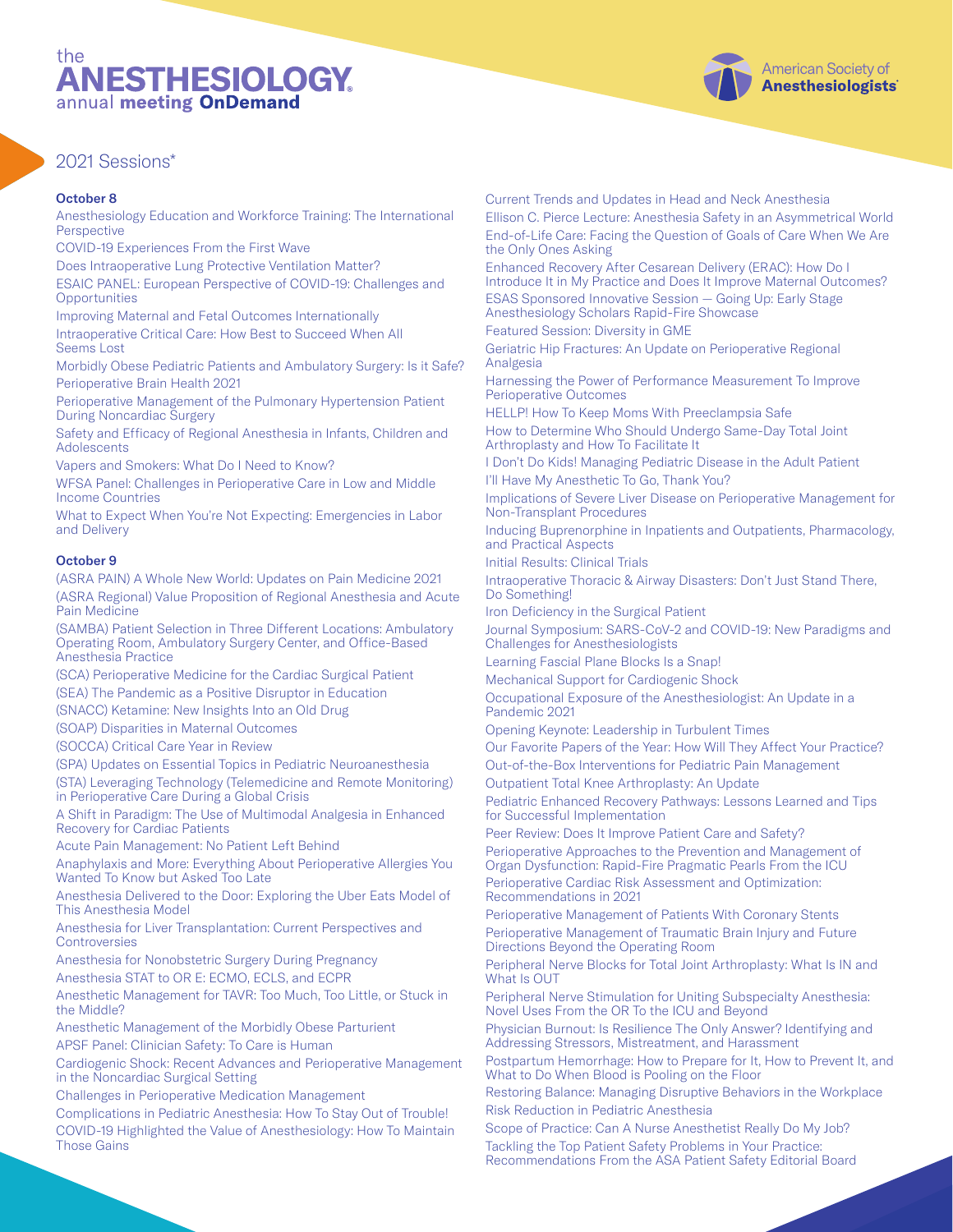The ABCs of MCS: Everything You Want To Know About Mechanical Circulatory Support

The Influence of Obstructive Sleep Apnea on Perioperative Outcomes in Children

The Top 20 Papers From 2020 That Will Influence Your Practice Transthoracic Echocardiography in the Perioperative Setting: A Case-Based Discussion

Update on Perioperative Management of New Implantable Cardiac Rhythm Devices

Value-Based Health Care in Pediatric Surgical Patients Vapers, IQOSers, and Smokers: How Can I Help Them?

What Is New in Perioperative Glucose Control?

What You See Is What You Get — Or Is It? Updates on Objective Neuromuscular Monitoring

Which Patients Are Too High-Risk for Ambulatory Surgery?

### October 10

2020 Consensus Guidelines for the Management of Postoperative Nausea and Vomiting: What's New?

A Hidden GEM for a Rising STAR: NIA's Pathway to Develop Multidisciplinary Researchers in Aging

Absolute or Relative to Baseline: Is There a Magic Intraoperative Blood Pressure Number?

AIRS Safety Tables — Part I

AIRS Safety Tables — Part II

Ambulatory Anesthesia News: A Review of Noteworthy Literature Published Within the Last Year in Ambulatory Anesthesiology Anesthesia for Complex Spine Surgery

Anesthesia-Advanced Cardiac Life Support (A-ACLS)

Anesthetic Considerations for the Teenage Patient: Vaping and Marijuana Use, Post Concussion Status, and Assent

Are Elderly Surgical Patients Different? Should We Offer Separate Training Experiences for the Anesthesiology Resident?

ASRA Practice Advisories: Review and Update

Atrial Fibrillation: Everything You Need to Know From A to F Balancing Fertility, Family, and Career: Considerations for Starting a Family in Medicine

Brain Attack? Acute Ischemic Stroke and the Anesthesiologist

Brain Versus Baby: Considerations for Neurosurgery in the Pregnant Patient

Breaking Out an Old Tool to Optimize Cancer Pain Management Cannabinoids and Pain: What Anesthesiologists and Pain Physicians Need to Know

Carotid Endarterectomy: Past, Present, and Future!

Challenging Clinical Vignettes of Bleeding Patients in Cardiac Surgery Creating Value With Regional Anesthesia

Documentation for Regional Anesthesia: Why Do You Write All of That Stuff in Your Procedure Note?

eSAS: Career Options for Anesthesia Researchers

eSAS: Communicating Science to Maximize Impact When Speaking with Non-Researchers

eSAS: Keys to Success as an Academic Anesthesiologist Featured Session: NIH-Funded Clinical Trials in Anesthesiology: Current Studies, Networks and Innovations

Gender and Racial Disparities in Perioperative Care

Health Care Death by Suicide: Preventing a Tragic End

Hot Topics in Pediatric Anesthesiology: Editor's Picks 2021 Part 1 Hot Topics in Pediatric Anesthesiology: Editor's Picks 2021 Part 2

How Sweet It Is: Diabetes Management in the OR and ICU

Improving Communication with Patients: Lessons From the Closed Claims Project

International Forum on Perioperative Safety & Quality (ISQ) Panel: Global Quality and Safety Priorities

Interventional Neuroradiology: Anesthetic Considerations and Crisis Management

Investigating Traditions, Dogmas, and Myths in Anesthesia Practice Keep Your Eye on the Ball! Coordination in the Care Continuum

is Essential

Keep Your Foot on the Ground, Not in Your Mouth: Optimizing Respectful, Professional Communication with Patients/Colleagues Ketamine: Panacea or Nostrum?

Labor Analgesia: How Can I Improve My Practice?

Lessons Learned From the National Incident Reporting System, AIRS, and the Australian/New Zealand Incident Reporting System

Lung Protective Ventilation for the Surgical Patient

Maternal Morbidity and Mortality: An Anesthesiologist's Role and **Perspective** 

Measuring Pain: Developing Meaningful Endpoints for Acute Pain Clinical Trials (HEAL Initiative)

Mechanical Circulatory Support Devices for the Noncardiac Anesthesiologist

Medication Errors and Medication Safety: Preventing Errors in the Operating Room

My Patient is Too Sick for Surgery, But Not For NORA? Confronting Challenges To Patient Safety Outside of the OR

Myocardial Injury After Noncardiac Surgery (MINS)

New Devices and Global Trends for Anesthesia Services in the GI Suite Nonoperating Room Anesthesia: Safely Managing Challenging Cases in the Most Challenging Environments

Oh No! A Bad Epidural and a Terrible Tracing? Managing Problematic Epidural Catheters in Labor and Urgent Cesarean Delivery

Onco-Anesthesia: What is the Best Anesthetic Technique for Cancer Surgery in the Elderly in 2021?

Opioids 2021: Appropriate Use and Stewardship Outcomes Research Consortium Panel

Pace Yourself: Update on the Perioperative Management of Cardiovascular Implantable Electronic Devices (CIEDs)

Palliative Care for the Private Practice, Academic, or Critical Care Anesthesiologist

Pediatric Ambulatory Anesthesia: Hot Topics

Pediatric Mass Casualty

Pediatric Patients with Congenital Heart Disease for Noncardiac Emergency Cases

Pediatric Sedation: Methods to Enhance Safety Pediatric Trauma Update

Perioperative Issues in Chronic Pain Patients

Perioperative Management of the Aging Patient: A Practical Guide to Frailty, Cognition, and Shared Decision Making

Perioperative Management of the Patient with Heart Failure

Perioperative Methadone: The Practical, Opioid-Sparing Opioid Perioperative Neuroscience Update

Perioperative Peripheral Nerve Injury (PPNI) and Complex Regional Pain Syndrome (CRPS)

Perioperative Sepsis: The Anesthetist as the First Intensivist Postoperative Brain Health: Still Foggy?

Postoperative Delirium: Clinical Aspect and Research Prospective Postoperative Respiratory Events: Identification, Management, and Post-PACU Destination; Can Artificial Intelligence Help?

Preventing and Managing Complications on L&D: How to Move From Being Just REactive To PROactive

Processed Electroencephalography Target and Postoperative Delirium Pulmonary Hypertension Master Class

REBOA in OB and Trauma: Saving Lives From Acute Hemorrhage

Recommendations From the Multi-Society Committee on Buprenorphine: The Role of the Anesthesiologist in Opioid Use Disorder

Rediscovering Norepinephrine in Routine Intraoperative Practice Reducing the Risk of Infectious and Hemorrhagic Complications of Regional Anesthesia

Regional Anesthesia for Upper Limb Surgery: Update REMS OPIOID SESSION: Pain Management Considerations: For the Anesthesiologist by the Anesthesiologist

Revascularization in 2021: Is Coronary Artery Bypass Surgery a Thing of the Past or Part of the Future?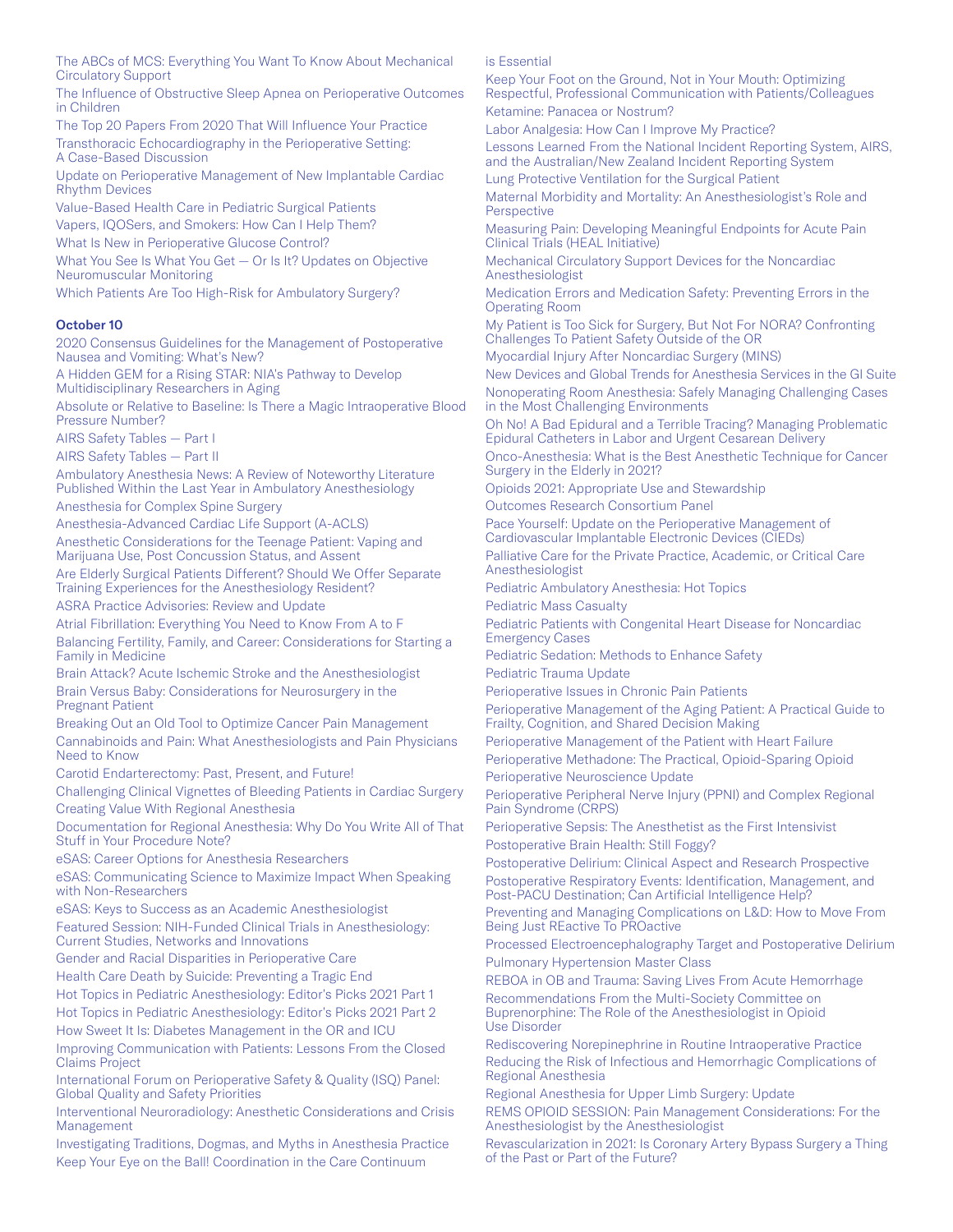Role of Anesthesiologists in Value-Based Care and Clinical Transformation in a Health System

Same-Day Joint Replacement: The Future?

See How I Feel, Not Who I Am: Mitigating Implicit Bias in Pain Management

SOAP/Gertie Marx Plenary Lecture: One-third of a Century of Learning: The Contributions of Anesthesiologists to Obstetric Care Structural Heart Procedures: Echocardiography Like Never Seen Before!

Target-Controlled Infusions: Do They Have A Place In The Ambulatory Setting?

The Healthcare Ecosystem Post-Pandemic: A CMS Perspective The Next Endoscopy Patient Has WHAT?! Safely Navigating Severe Comorbid Conditions in the Endoscopy Suite

Trauma Anesthesiology: Perioperative Management of the Multi-Trauma Patient

Truths, Tips, and Tactics for Caring for the Pregnant Patient With Substance Use Disorder

Understanding Medical Accidents

Updates in Cardiac Surgery-Associated AKI

Updates in Our Understanding and Application of Lower Extremity Nerve Blocks

What Is New With Geriatric Critical Care

When a Broken Heart Turns Your Call Into a Nightmare: Emergent Care of the Adult Patient With Congenital Heart Disease

WLM History Panel: Untold Stories of Anesthesia in the Second World War: Part I

WLM History Panel: Untold Stories of Anesthesia in the Second World War: Part II

Wood Library-Museum of Anesthesiology: Lewis H Wright Lecture: The Remarkable Story of Freeman Allen: A Pioneering Physician Anesthetist

#### October 11

ALERT! What Do I Need to Do About Intraoperative Neurophysiologic Monitoring?

Alternative Payment Models as Novel Revenue Streams: How Different Practice Settings Demonstrate Value In and Out of the OR Anesthesiologists as Hospital Leaders: How We Can Contribute Beyond the Operating Room

Anesthetic Considerations for Modern Evolutions in Thoracic Aortic Surgery

Applying Clinical Trial Results in Anesthesia: What Do They Really Mean?

Applying ERAS to Cardiac Surgery: Key Components for Advancing Your Program

Art Into Science: The Intersection of Evidence and Pediatric Airway Management in Modern Practice

Artificial Intelligence and Machine Learning for Anesthesiologists

ASA Units/FTE Does Not Work: The Right Way to Measure Anesthesia Clinical Productivity at the Group Level

Best Practices in Regional Anesthesia and Interventional Pain Medicine: The Benefit of Closed Claims Analysis

Brain Monitoring in 2021: Innovations and Applications

Cannabinoids in Acute and Chronic Pain: Utility, Legality, Safety, and Efficacy

Cardiac Case Crises on Labor and Delivery

Celebration of Research

Contemporary Challenges for Certified Anesthesiologist Assistants (CAA) Practice

Controversies in High-Risk Anesthesia and Critical Care

COVID and the Changed Landscape of Airway Management and **Education** 

Critical Illness in the Perioperative Period: Five Topics in 50 Minutes Current Controversies in Airway Management

Do Perioperative Handoffs Really Cause Harm? If So, What Can We Do About It?

Emergency Manuals in Clinical Uses: Impacts, Uptake, and Tips

Emery A. Rovenstine Lecture: Ever Eger: My Love Affair with Anesthesia

Encephalopathy and Seizure-Like Activity After Complex Cardiac Surgery

FAER Helrich Lecture: Crisis and Opportunity in Clinical Trials FAER Panel: Modified Consent and Interpretation of Clinical Trials FAER Research in Education Grant Panel

FAER: Defining the Academic Future: ARC's Recommendations for Anesthesiology's Physician Scientist Pipeline

Featured Session: ASA/IARS Panel: Anesthetic Neurotoxicity: Making Sense of the Clinical Studies

Here to Stay or Here for the Day? Important Considerations for Overnight Stay Ambulatory Surgicenters

How to Build and Lead a Safe and Efficient NORA Service Into the Danger Zone: Pediatric Anesthesia in Remote Locations Ketamine in the Clinic, Hospital, and at Home

Managing Neurologic Complications in Labor and Delivery: How to Move From Being Just REactive to PROactive

Navigating the Frontiers of Regional Anesthesia: Novel Techniques and Service Lines to Expand Your Practice

Negotiating With Numbers to Demonstrate Value of Anesthesia Services

No Parents? No Problem! Anxiolysis Options When Parental Presence at Induction is Impossible

Office-Based Anesthesia 2020: Safety, Snippets, and Snaps

Oozes, Bruises, and Confusion: Platelets, Anticoagulation, and Neuraxial Procedures on Labor and Delivery

Performance Metrics for Regional Anesthesia and Pain Medicine: Why and How?

Perioperative Management of Patients on Medication-Assisted Treatment: Methadone, Buprenorphine, and Naltrexone, Oh My!

Perioperative Opioids: Challenges and Opportunities for Preoperative Optimization and Coordinated Postoperative Care

Persistent Postsurgical Pain: Risks, Prevention, and Role of Transitional Pain Service

Postoperative Concerns: Post-Conceptual Age Admission, Emergence Delirium, Regional Post-Tonsillectomy Hemorrhage, and Stridor

Postoperative Pain Management in Challenging Situations

Preoperative Consideration of Social Determinants of Health: Can We Help Prevent Disparities in Health Care?

Preoperative Optimization: Small Things You Can Do to Make a Big Difference

Put the Pedal to the Metal: How Sponsorship Can Accelerate Careers, Elevate Departments, and Create Next Generation Leaders

Regional Anesthesia Training in Resource-Limited Settings: Sustainable Models for Change

Safe Practices in Ambulatory and Office Surgery in the COVID/ Pandemic Era: PPE, Patients, and Policies

Sedation for High-Risk Patients: When Anesthesia Is the Riskiest Part of the Procedure

Subspecialization Is Threatening the Practice of Anesthesiology Telehealth: Digital Strategies in Perioperative Medicine

The Cirrhotic Patient Presenting for Elective Surgery: Anesthesia Pearls and Pitfalls

The Leadership Imperative

The Magic School Bus Explores Hemorrhage From Microscopic to Macroscopic Concepts: A Talk About Bleeding and Hemostasis Time is Brain: Mitigating Neurologic Emergencies in the Operating Room

Towards Controlling the Chaos: Organization and Scheduling of Cardiac Services Outside of the Operating Room

What is the Point of POCUS for the Anesthesiologist Covering L&D? What's Race Got To Do With It? Racial and Ethnic Disparities in Pediatric Anesthesia

Will Further Cardiac Testing Impact Decision Making? A Collaborative Approach to Health Care With the Patient

Wood Library–Museum of Anesthesiology Patrick Sim Forum on the History of Anesthesiology/WLM Tea: 10 Years Later: Lessons from Patrick P. Sim, MLS